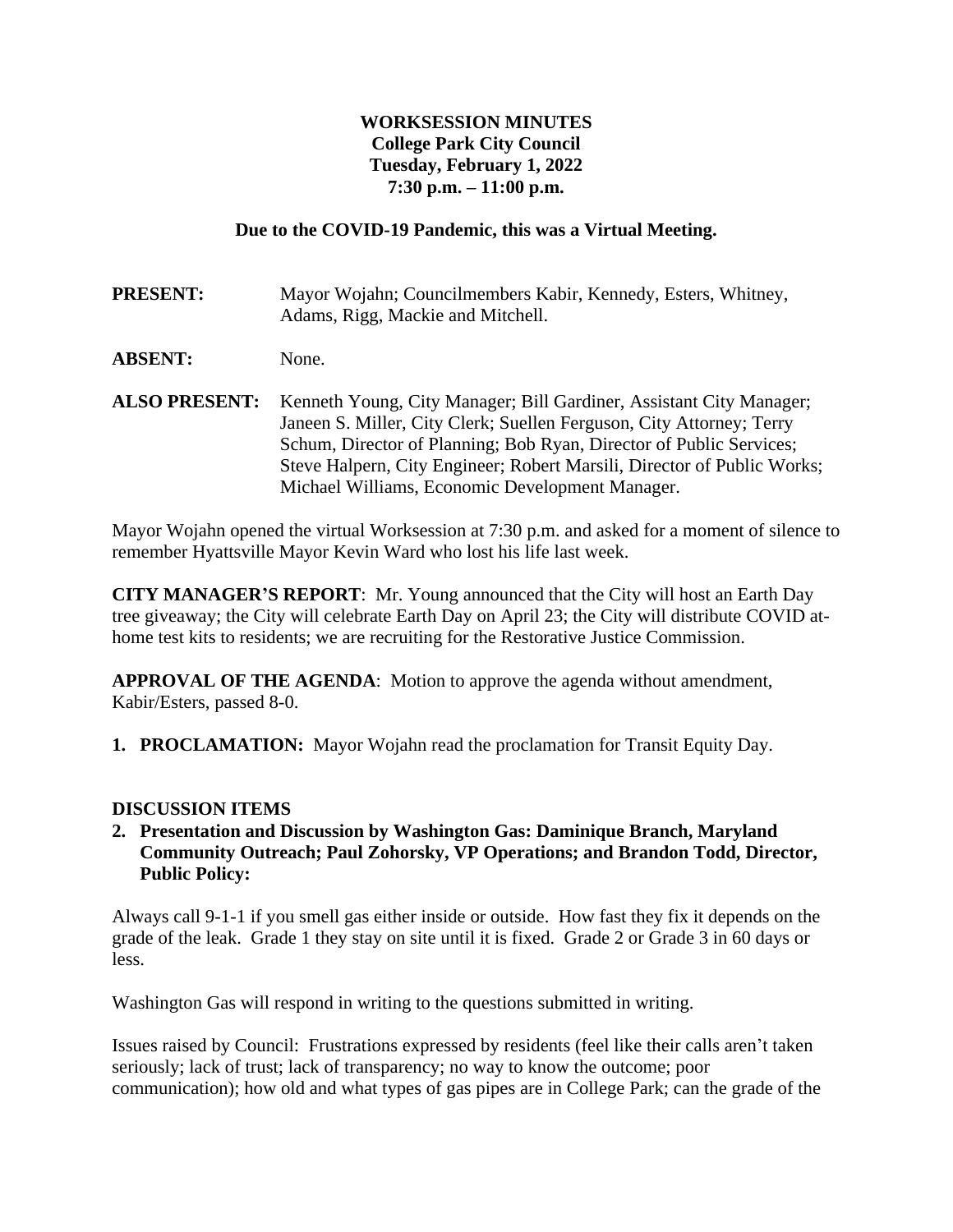leak and repair timeline be reported to the residents; role of fire department in detecting leaks; notification to residents when there are projects in the community; a strategic instead of piecemeal approach to neighborhood repairs; how to deal with subcontractors and the workers in front of their house; do they do inside-the-house checks; environmental impact of leaks; find out which neighborhoods were surveyed last year.

Response: They recognize they have technology challenges; plan to roll-out a mobile app later this year; customers should get an appropriate response; 20 year program to replace all infrastructure in Maryland; it is unacceptable if the yard isn't properly restored; they will send information on their energy efficiency programs.

# **3. November 2021 City Election Debrief with Board of Election Supervisors – Chief John Payne and Supervisors Lynea Cooper-Pitts, Yousuf Jaleel and Cameron Thurston**:

Mr. Payne reviewed the BOES report. Council suggested pre-recorded training that a candidate can watch at their convenience and sign a certificate once completed. Suggestion for a survey of residents asking why they don't vote in City elections, what they think about different initiatives, open ended questions to get feedback. Longest interval between Election Day and canvass could be one week.

Tell people to contact the county if mail is still coming to a house after a voter moves or dies.

Agreed to BOES request for a letter to the County BOE about using data from our application mailing for voter list maintenance (Consent).

## **4. Amendments to the New Neighbor Homeowner Grant Program – Terry Schum**:

Ms. Schum reviewed the program and two new changes being recommended tonight to increase the number of grants.

- Eliminate the requirement for the property to have been a rental property. Housing stock is limited, and when you layer on the requirement that the property has to be a rental, it limits the supply of eligible properties.
- If the property *was* a rental, double the grant amount.

Interest in more marketing. This would still require that the buyer be an owner-occupant. The maximum grant amount would be \$10K. Consider additional eligibility: teachers, journalists.

Resolution to agenda next week with staff recommendation. If you anticipate an amendment, please provide it in advance to allow enough time for consideration. Rigg to agenda.

[Motion to extend the meeting Mitchell/Whitney at 10:32 p.m., passed 8-0.]